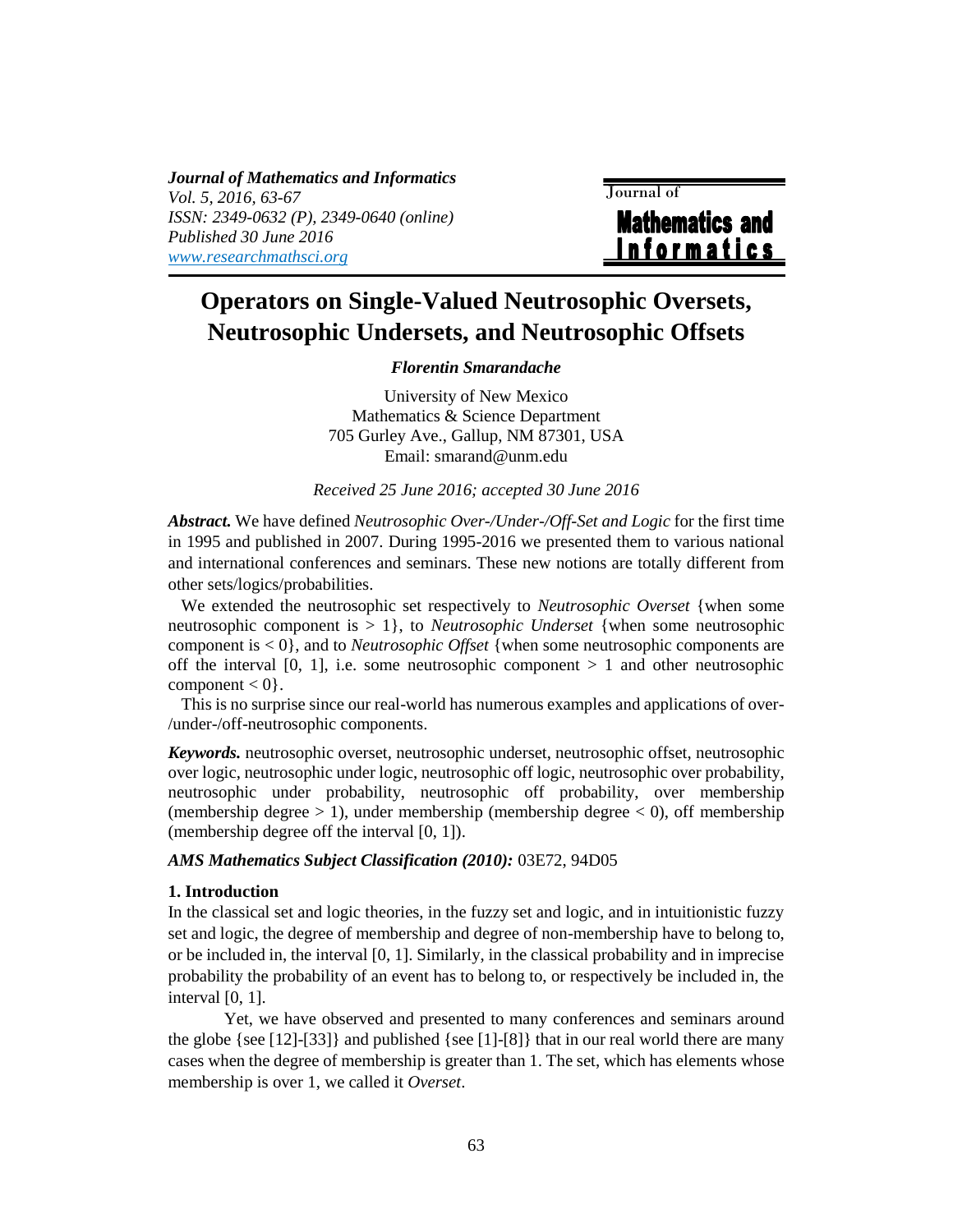#### Florentin Smarandache

Even worst, we observed elements whose membership with respect to a set is under 0, and we called it *Underset*.

In general, a set that has elements whose membership is above 1 and elements whose membership is below 0, we called it *Offset* (i.e. there are elements whose memberships are off (over and under) the interval [0, 1]).

## **2. Example of over membership and under membership**

In a given company a full-time employer works 40 hours per week. Let's consider the last week period.

Helen worked part-time, only 30 hours, and the other 10 hours she was absent without payment; hence, her membership degree was  $30/40 = 0.75 < 1$ .

John worked full-time, 40 hours, so he had the membership degree  $40/40 = 1$ , with respect to this company.

But George worked overtime 5 hours, so his membership degree was  $(40+5)/40 =$  $45/40 = 1.125 > 1$ . Thus, we need to make distinction between employees who work overtime, and those who work full-time or part-time. That's why we need to associate a degree of membership strictly greater than 1 to the overtime workers.

Now, another employee, Jane, was absent without pay for the whole week, so her degree of membership was  $0/40 = 0$ .

Yet, Richard, who was also hired as a full-time, not only didn't come to work last week at all (0 worked hours), but he produced, by accidentally starting a devastating fire, much damage to the company, which was estimated at a value half of his salary (i.e. as he would have gotten for working 20 hours that week). Therefore, his membership degree has to be less that Jane's (since Jane produced no damage). Whence, Richard's degree of membership, with respect to this company, was  $-20/40 = -0.50 < 0$ .

Consequently, we need to make distinction between employees who produce damage, and those who produce profit, or produce neither damage no profit to the company.

Therefore, the membership degrees  $> 1$  and  $< 0$  are real in our world, so we have to take them into consideration.

Then, similarly, the Neutrosophic Logic/Measure/Probability/Statistics etc. were extended to respectively *Neutrosophic Over-/Unde-r/Off-Logic, -Measure, -Probability, - Statistics* etc. [Smarandache, 2007].

#### **3. Definition of single-valued neutrosophic overset**

Let U be a universe of discourse and the neutrosophic set  $A_1 \subset U$ .

Let  $T(x)$ ,  $I(x)$ ,  $F(x)$  be the functions that describe the degrees of membership, indeterminate-membership, and nonmembership respectively, of a generic element  $x \in U$ , with respect to the neutrosophic set  $A_1$ :

 $T(x)$ ,  $I(x)$ ,  $F(x)$ :  $U \rightarrow [0, \Omega]$ 

where  $0 < 1 < \Omega$ , and  $\Omega$  is called overlimit.

A Single-Valued Neutrosophic Overset  $A_1$  is defined as:

 $A_1 = \{(x, \langle T(x), I(x), F(x) \rangle), x \in U\},\$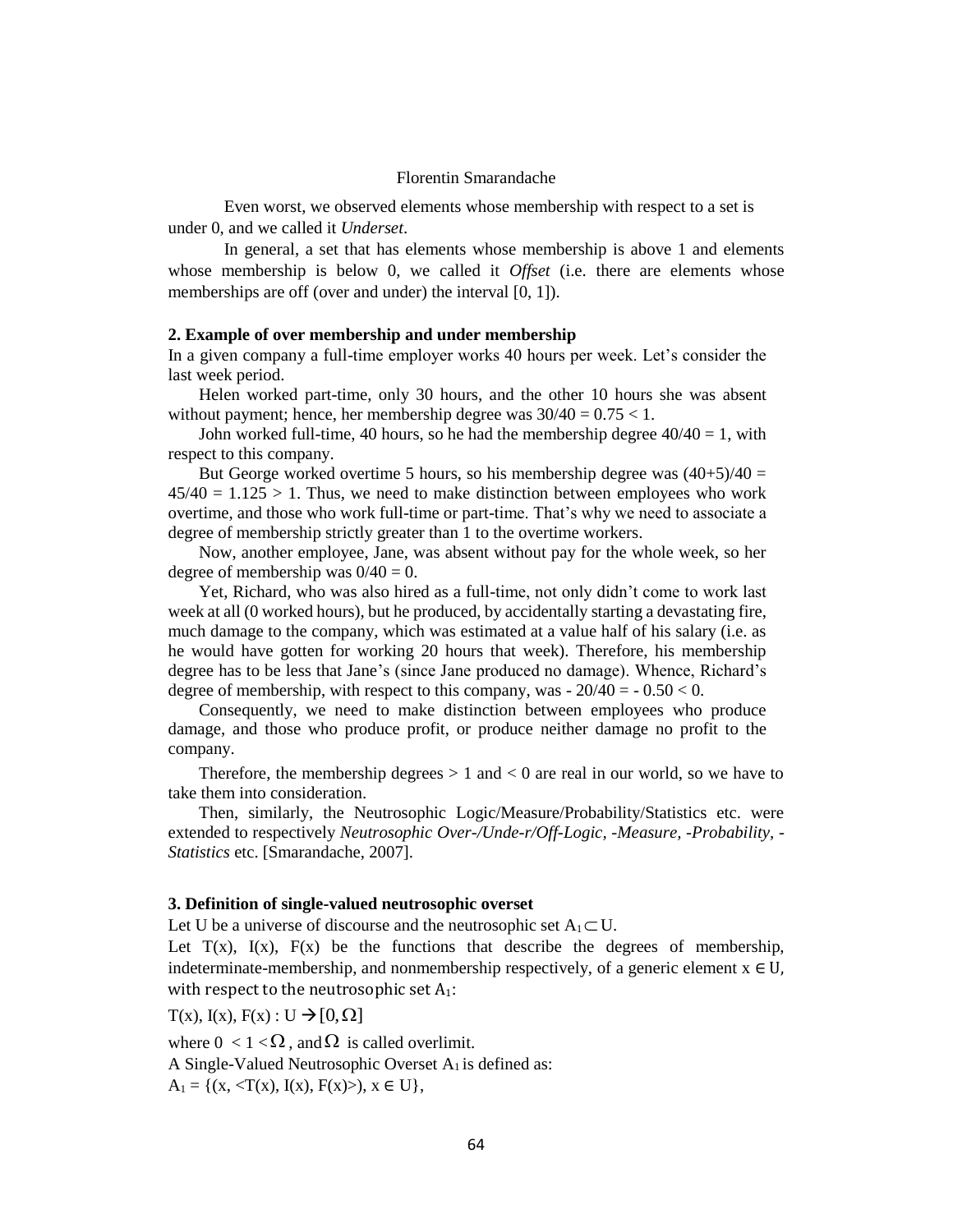Operators on Single-Valued Neutrosophic Oversets, Neutrosophic Undersets, and Neutrosophic Offsets

such that there exists at least one element in  $A_1$  that has at least one neutrosophic component that is  $> 1$ , and no element has neutrosophic components that are  $< 0$ .

For **example**:  $A_1 = \{(x_1, <1.3, 0.5, 0.1>, (x_2, <0.2, 1.1, 0.2) \}, \text{ since } T(x_1) = 1.3 > 1,$  $I(x_2) = 1.1 > 0$ , and no neutrosophic component is < 0.

Also  $O_2 = \{(a, \langle 0.3, -0.1, 1.1 \rangle)\}\$ , since  $I(a) = -0.1 < 0$  and  $F(a) = 1.1 > 1$ .

#### **4. Definition of single-valued neutrosophic underset**

Let U be a universe of discourse and the neutrosophic set  $A_2 \subset U$ .

Let  $T(x)$ ,  $I(x)$ ,  $F(x)$  be the functions that describe the degrees of membership, indeterminate-membership, and nonmembership respectively, of a generic element  $x \in U$ , with respect to the neutrosophic set  $A_2$ :

 $T(x)$ ,  $I(x)$ ,  $F(x)$ :  $U \rightarrow [Y,1]$ 

where  $\Psi$  <0 < 1, and  $\Psi$  is called underlimit.

A Single-Valued NeutrosophicUndersetA<sub>2</sub>is defined as:

 $A_2 = \{(x, \langle T(x), I(x), F(x) \rangle), x \in U\},\$ 

such that there exists at least one element in  $A_2$  that has at least one neutrosophic component that is  $< 0$ , and no element has neutrosophic components that are  $> 1$ . For **example**:  $A_2 = \{(x_1, \langle -0.4, 0.5, 0.3 \rangle), (x_2, \langle 0.2, 0.5, -0.2 \rangle)\}\$ , since  $T(x_1) = -0.4 < 0$ ,  $F(x_2) = -0.2 < 0$ , and no neutrosophic component is  $> 1$ .

#### **5. Definition of single-valued neutrosophic offset**

Let U be a universe of discourse and the neutrosophic set  $A_3 \subset U$ .

Let  $T(x)$ ,  $I(x)$ ,  $F(x)$  be the functions that describe the degrees of membership, indeterminate-membership, and nonmembership respectively, of a generic element  $x \in U$ , with respect to the set  $A_3$ :

 $T(x)$ ,  $I(x)$ ,  $F(x)$ :  $U \rightarrow [Y, \Omega]$ 

where  $\Psi < 0 < 1 < \Omega$ , and  $\Psi$  is called under limit, while  $\Omega$  is called overlimit. A Single-Valued Neutrosophic Offset  $A_3$  is defined as:

 $A_3 = \{(x, \langle T(x), I(x), F(x) \rangle), x \in U\},\$ 

such that there exist some elements in  $A_3$  that have at least one neutrosophic component that is  $> 1$ , and at least another neutrosophic component that is  $< 0$ .

For **examples**:  $A_3 = \{(x_1, <1.2, 0.4, 0.1>)$ ,  $(x_2, <0.2, 0.3, -0.7>)\}$ , since  $T(x_1) = 1.2 > 1$ and  $F(x_2) = -0.7 < 0$ .

Also, B<sub>3</sub> = {(a, <0.3, -0.1, 1.1>)}, since I(a) = -0.1 < 0 and F(a) = 1.1 > 1.

#### **6. Neutrosophic overset / underset / offset operators**

Let U be a universe of discourse and  $A = \{(x, \langle T_A(x), I_A(x), F_A(x) \rangle), x \in U\}$  and and  $B = \{(x, \langle T_B(x), I_B(x), F_B(x)\rangle), x \in U\}$  be two single-valued neutrosophic oversets / undersets / offsets.

 $T_A(x)$ ,  $I_A(x)$ ,  $F_A(x)$ ,  $T_B(x)$ ,  $I_B(x)$ ,  $F_B(x)$ :  $U \rightarrow [ \Psi, \Omega]$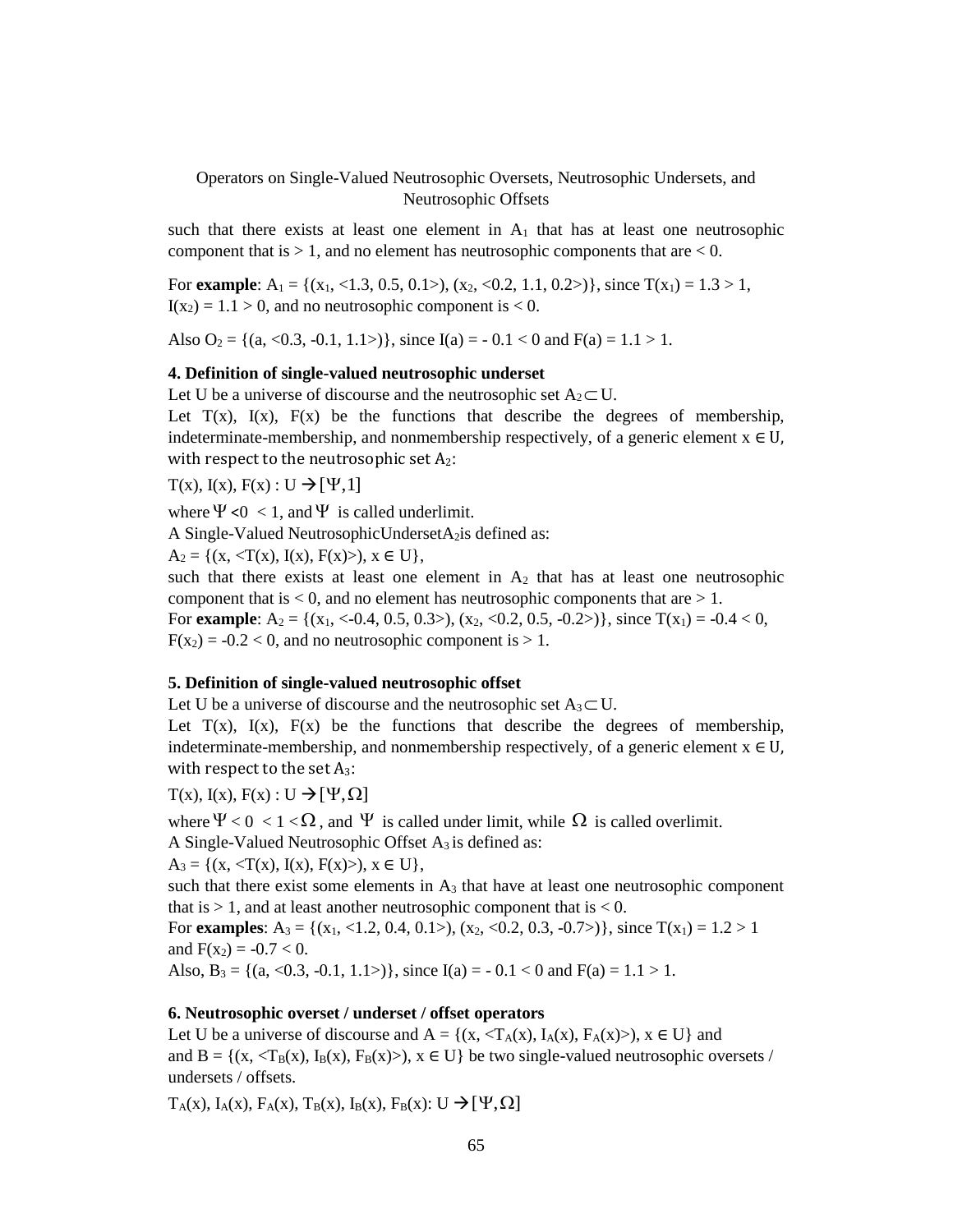#### Florentin Smarandache

where  $\Psi \le 0 < 1 \le \Omega$ , and  $\Psi$  is called underlimit, while  $\Omega$  is called overlimit. We take the inequality sign  $\leq$  instead of  $\leq$  on both extremes above, in order to comprise all three cases: overset {when  $\Psi = 0$ , and  $1 < \Omega$ }, underset {when  $\Psi < 0$ , and  $1 = \Omega$ }, and offset{when  $\Psi$  < 0, and 1 <  $\Omega$  }.

## **Neutrosophic Overset / Underset / Offset Union**.

Then  $A \cup B = \{(x, \langle \max\{T_A(x), T_B(x)\}, \min\{I_A(x), I_B(x)\}, \min\{F_A(x), F_B(x)\}\rangle), x \in U\}$ 

## **Neutrosophic Overset / Underset / Offset Intersection**.

Then  $A \cap B = \{(x, \leq \min\{T_A(x), T_B(x)\}, \max\{I_A(x), I_B(x)\}, \max\{F_A(x), F_B(x)\}\)$ ,  $x \in U\}$ 

## **Neutrosophic Overset / Underset / Offset Complement**.

The complement of the neutrosophic set A is  $(A) = \{(x, \langle F_A(x), \Psi + \Omega - I_A(x), T_A(x) \rangle), x \in U\}.$ 

## **7. Conclusion**

The membership degrees over 1 (over membership), or below 0 (undermembership) are part of our real world, sotheydeserve more study in the future. The neutrosophic over set / under set / off set together with neutrosophic over logic / under logic / off logic and especially neutrosophic over probability / under probability / and off probability have many applications in technology, social science, economics and so on that the readers may be interested in exploring.

#### **REFERENCES**

- 1. F.Smarandache, *A Unifying Field in Logics: Neutrosophic Logic. Neutrosophy, Neutrosophic Set, Neutrosophic Probability and Statistics*, ProQuest Info & Learning, Ann Arbor, MI, USA, pp. 92-93, 2007, [http://fs.gallup.unm.edu/ebook](http://fs.gallup.unm.edu/ebook-neutrosophics6.pdf)[neutrosophics6.pdf](http://fs.gallup.unm.edu/ebook-neutrosophics6.pdf) ; first edition reviewed in ZentralblattfürMathematik (Berlin, Germany): [https://zbmath.org/?q=an:01273000.](https://zbmath.org/?q=an:01273000)
- 2. *Neutrosophy* at the University of New Mexico's website: <http://fs.gallup.unm.edu/neutrosophy.htm>
- 3. *Neutrosophic Sets and Systems,* international journal, in UNM website: [http://fs.gallup.unm.edu/NSS;](http://fs.gallup.unm.edu/NSS) and
	- <http://fs.gallup.unm.edu/NSS/NSSNeutrosophicArticles.htm>
- 4. F.Smarandache, *Neutrosophic Set – A Generalization of the Intuitionistic Fuzzy Set*; various versions of this article were published as follows:
	- a. in International Journal of Pure and Applied Mathematics, Vol. 24, No. 3, 287- 297, 2005;
	- b. in Proceedings of 2006 IEEE International Conference on Granular Computing, edited by Yan-Qing Zhang and Tsau Young Lin, Georgia State University, Atlanta, USA, pp. 38-42, 2006;
	- c. in Journal of Defense Resources Management, Brasov, Romania, No. 1, 107- 116, 2010.
	- d. as *A Geometric Interpretation of the Neutrosophic Set – A Generalization of the Intuitionistic Fuzzy Set*, in Proceedings of the 2011 IEEE International Conference on Granular Computing, edited by Tzung-Pei Hong, Yasuo Kudo,